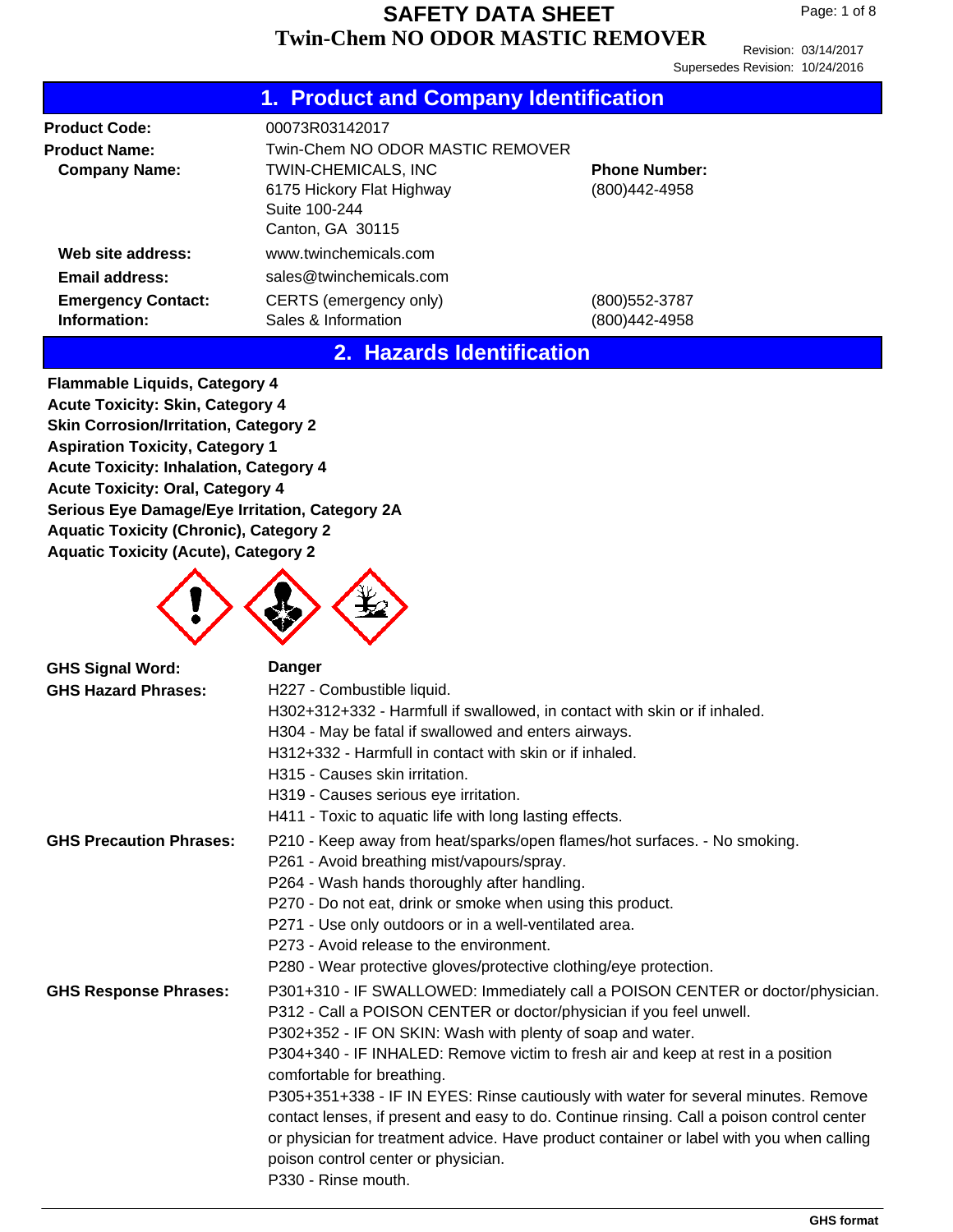Revision: 03/14/2017 Supersedes Revision: 10/24/2016

|                                                    |                           | P331 - Do NOT induce vomiting.<br>P363 - Wash contaminated clothing before reuse.<br>P391 - Collect spillage.                                                          | P332+313 - If skin irritation occurs, get medical advice/attention.<br>P337+313 - If eye irritation persists, get medical advice/attention.<br>P362 - Take off contaminated clothing and wash before re-use.                                                                                                                                                                                                                       |  |  |
|----------------------------------------------------|---------------------------|------------------------------------------------------------------------------------------------------------------------------------------------------------------------|------------------------------------------------------------------------------------------------------------------------------------------------------------------------------------------------------------------------------------------------------------------------------------------------------------------------------------------------------------------------------------------------------------------------------------|--|--|
|                                                    |                           | extinguish.                                                                                                                                                            | P370+378 - In case of fire, use water fog, dry chemical, carbon dioxide, or foam to                                                                                                                                                                                                                                                                                                                                                |  |  |
| <b>GHS Storage and Disposal</b><br><b>Phrases:</b> |                           | P403+235 - Store in cool/well-ventilated place.<br>P405 - Store locked up.<br>P501 - Dispose of contents/container to a waste facility according to local regulations. |                                                                                                                                                                                                                                                                                                                                                                                                                                    |  |  |
| <b>Potential Health Effects</b>                    |                           |                                                                                                                                                                        | Prolonged or repeated skin contact may cause defatting and dermatitis.                                                                                                                                                                                                                                                                                                                                                             |  |  |
| (Acute and Chronic):                               |                           |                                                                                                                                                                        | Chronic: May cause liver and kidney damage. Sophisticated modeling has clearly proven<br>that 2-butoxyethanol does not build up in the body under any kinds of normal use.                                                                                                                                                                                                                                                         |  |  |
| Inhalation:                                        |                           |                                                                                                                                                                        | Harmful if inhaled. May cause narcotic effects in high concentration. May cause lung<br>damage. May cause central nervous system effects such as nausea and headache.<br>Material is irritating to mucous membranes and upper respiratory tract.                                                                                                                                                                                   |  |  |
| <b>Skin Contact:</b>                               |                           | hemolysis in humans. May cause skin irritation.                                                                                                                        | Causes skin irritation. Causes symptoms similar to those of inhalation. Skin sensitization<br>testing with human volunteers produced negative results. A skin notation is not<br>recommended by ACGIH, based on estimates from physiologically based<br>pharmacokinetic models which indicate that, even in worst-case dermal-exposure<br>scenarios, 2-butoxyethanol is not absorbed in amounts sufficient to cause red blood cell |  |  |
| <b>Eye Contact:</b>                                |                           | Causes redness and pain. Causes severe eye irritation.                                                                                                                 |                                                                                                                                                                                                                                                                                                                                                                                                                                    |  |  |
| Ingestion:                                         |                           |                                                                                                                                                                        | Aspiration hazard. May cause irritation of the digestive tract. Harmful if swallowed. May<br>cause gastrointestinal irritation with nausea, vomiting and diarrhea. Prolonged or<br>repeated exposure may cause allergic reactions in certain sensitive individuals.                                                                                                                                                                |  |  |
|                                                    |                           |                                                                                                                                                                        | 3. Composition/Information on Ingredients                                                                                                                                                                                                                                                                                                                                                                                          |  |  |
| CAS#                                               |                           | <b>Hazardous Components (Chemical Name)</b>                                                                                                                            | <b>Concentration</b>                                                                                                                                                                                                                                                                                                                                                                                                               |  |  |
| 64742-47-8                                         |                           | Hydrotreated light distillate (petroleum)                                                                                                                              | 80.0 - 90.0 %                                                                                                                                                                                                                                                                                                                                                                                                                      |  |  |
| 111-76-2                                           | Glycol Ether EB}          | Ethanol, 2-Butoxy- {Ethylene glycol n-butyl ether, 10.0 -15.0 %                                                                                                        |                                                                                                                                                                                                                                                                                                                                                                                                                                    |  |  |
| 9016-45-9                                          | Poly(oxy-1,2-ethanediyl), | .alpha.-(nonylphenyl)-.omega.-hydr {Nonylphenol                                                                                                                        | $3.0 - 6.0 %$                                                                                                                                                                                                                                                                                                                                                                                                                      |  |  |

Ethoxylate}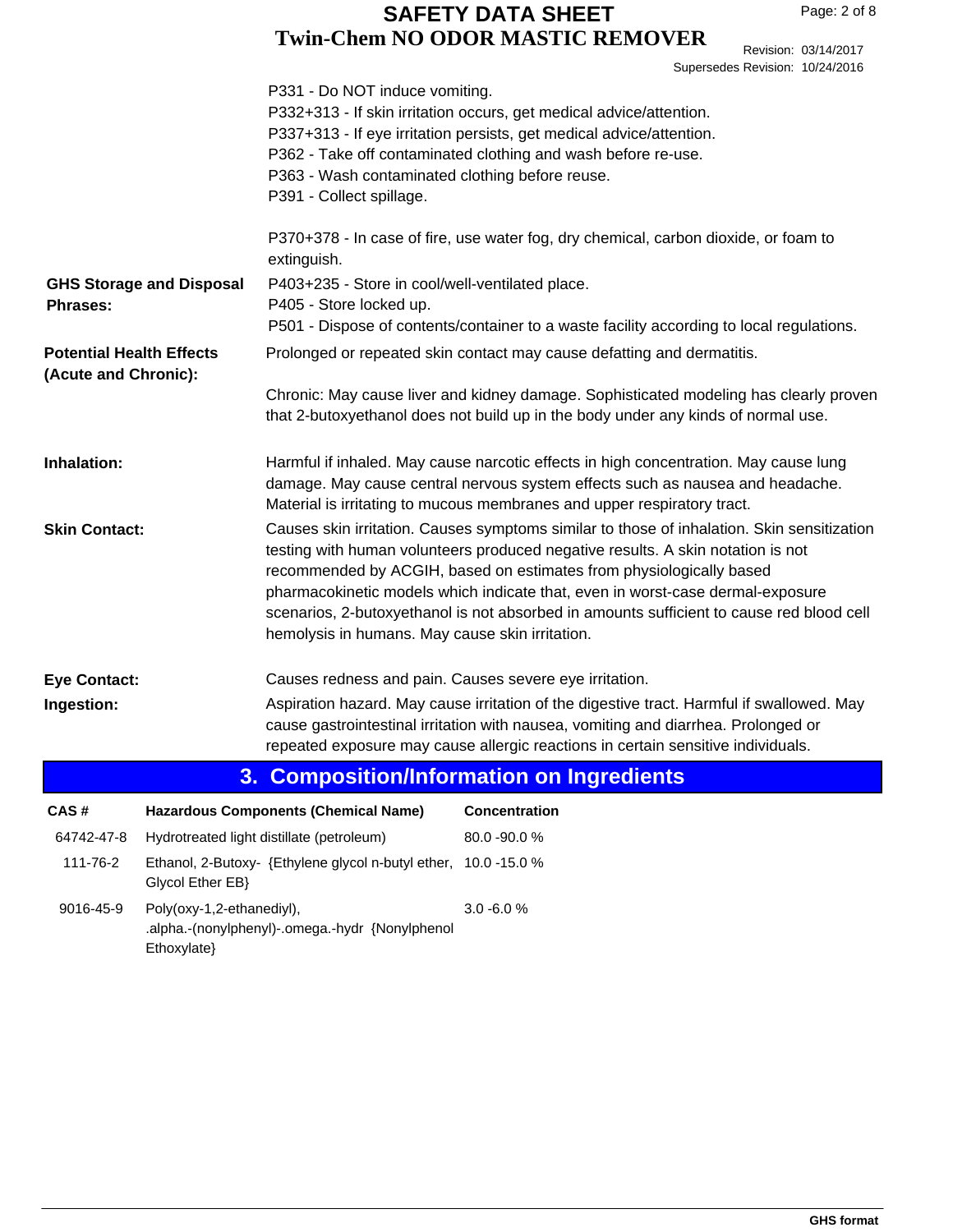| <b>4. First Aid Measures</b>                                                                                                                                                                                                                                                                                                                                                                                                                                                                                                                                                                                                                                                 |
|------------------------------------------------------------------------------------------------------------------------------------------------------------------------------------------------------------------------------------------------------------------------------------------------------------------------------------------------------------------------------------------------------------------------------------------------------------------------------------------------------------------------------------------------------------------------------------------------------------------------------------------------------------------------------|
|                                                                                                                                                                                                                                                                                                                                                                                                                                                                                                                                                                                                                                                                              |
| If inhaled, remove to fresh air. If breathing is difficult, give oxygen. Get medical aid<br>immediately. Remove from exposure and move to fresh air immediately.                                                                                                                                                                                                                                                                                                                                                                                                                                                                                                             |
| In case of contact, flush skin with plenty of water. Remove contaminated clothing and<br>shoes. Get medical aid if irritation develops and persists. Wash clothing before reuse.                                                                                                                                                                                                                                                                                                                                                                                                                                                                                             |
| In case of contact, immediately flush eyes with plenty of water for a t least 15 minutes.<br>Get medical aid immediately.                                                                                                                                                                                                                                                                                                                                                                                                                                                                                                                                                    |
| Potential for aspiration if swallowed. Get medical aid immediately. Never give anything<br>by mouth to an unconscious person. If vomiting occurs naturally, have victim lean<br>forward. Call a poison control center. If swallowed, wash out mouth with water provided<br>person is conscious. Call a physician.<br>Exposure can cause: Nausea, headache, and vomiting.                                                                                                                                                                                                                                                                                                     |
|                                                                                                                                                                                                                                                                                                                                                                                                                                                                                                                                                                                                                                                                              |
| None known.                                                                                                                                                                                                                                                                                                                                                                                                                                                                                                                                                                                                                                                                  |
| <b>5. Fire Fighting Measures</b>                                                                                                                                                                                                                                                                                                                                                                                                                                                                                                                                                                                                                                             |
| Method Used: Cleveland Open Cup<br>79.00 C                                                                                                                                                                                                                                                                                                                                                                                                                                                                                                                                                                                                                                   |
| LEL: $0.6$<br>UEL: 7.0                                                                                                                                                                                                                                                                                                                                                                                                                                                                                                                                                                                                                                                       |
| > 231.00 C                                                                                                                                                                                                                                                                                                                                                                                                                                                                                                                                                                                                                                                                   |
| Suitable Extinguishing Media: Use water spray, dry chemical, carbon dioxide, or appropriate foam. Suitable:                                                                                                                                                                                                                                                                                                                                                                                                                                                                                                                                                                  |
| As in any fire, wear a self-contained breathing apparatus in pressure-demand,<br>MSHA/NIOSH (approved or equivalent), and full protective gear. During a fire, irritating<br>and highly toxic gases may be generated by thermal decomposition or combustion. Use<br>water spray to keep fire-exposed containers cool. Will burn if involved in a fire.<br>Combustible liquid and vapor. Protective Equipment: Wear self-contained breathing<br>apparatus and protective clothing to prevent contact with skin and eyes. Specific<br>Hazard(s):                                                                                                                               |
| No data available.                                                                                                                                                                                                                                                                                                                                                                                                                                                                                                                                                                                                                                                           |
| No data available.                                                                                                                                                                                                                                                                                                                                                                                                                                                                                                                                                                                                                                                           |
|                                                                                                                                                                                                                                                                                                                                                                                                                                                                                                                                                                                                                                                                              |
| <b>6. Accidental Release Measures</b>                                                                                                                                                                                                                                                                                                                                                                                                                                                                                                                                                                                                                                        |
| Hand: Compatible chemical-resistant gloves. Always use a NIOSH or European<br>Standard EN 149 approved respirator when necessary. Eye protection is recommended.                                                                                                                                                                                                                                                                                                                                                                                                                                                                                                             |
| Do not discharge directly into the environment or into the sewer system.                                                                                                                                                                                                                                                                                                                                                                                                                                                                                                                                                                                                     |
| Use proper personal protective equipment as indicated in Section 8.<br>Spills/Leaks: Avoid runoff into storm sewers and ditches which lead to waterways. Clean<br>up spills immediately, observing precautions in the Protective Equipment section.<br>Remove all sources of ignition. Provide ventilation. Do not let this chemical enter the<br>environment. PROCEDURE(S) OF PERSONAL PRECAUTION(S)<br>Wear respirator, chemical safety goggles, rubber boots, and heavy rubber gloves.<br>Methods for cleaning up.<br>Absorb on sand or vermiculite and place in closed containers for disposal. Ventilate area<br>and wash spill site after material pickup is complete. |
|                                                                                                                                                                                                                                                                                                                                                                                                                                                                                                                                                                                                                                                                              |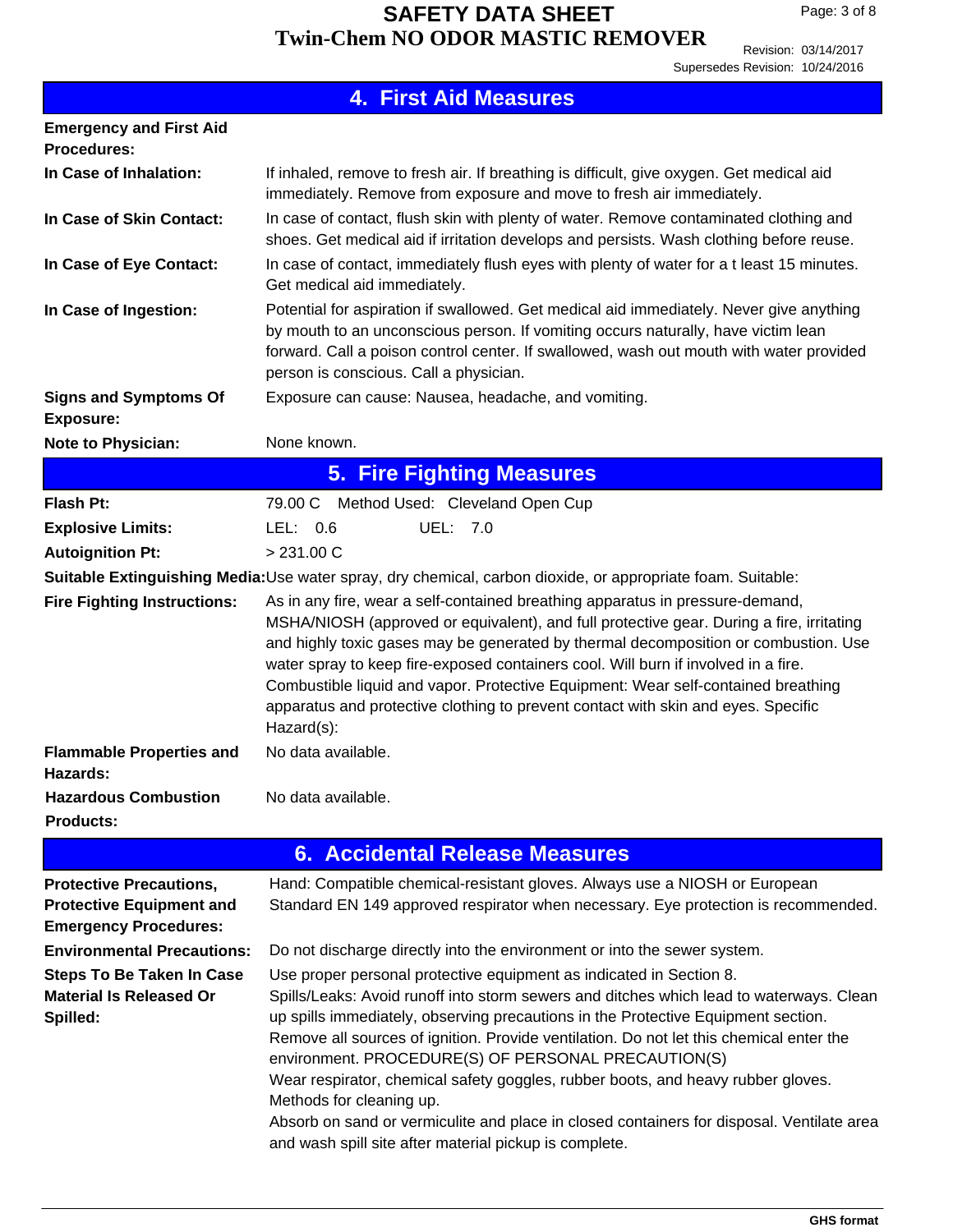|                                                                                                                                                                                                                                                                                                                                                                                                                                  |                                                                                                                                                                                                                                      |                                                                                                                                                                                                                                                                                                                                                                                                                                                                                                                                                                                                                                                                         | <b>7. Handling and Storage</b> |  |                  |                     |
|----------------------------------------------------------------------------------------------------------------------------------------------------------------------------------------------------------------------------------------------------------------------------------------------------------------------------------------------------------------------------------------------------------------------------------|--------------------------------------------------------------------------------------------------------------------------------------------------------------------------------------------------------------------------------------|-------------------------------------------------------------------------------------------------------------------------------------------------------------------------------------------------------------------------------------------------------------------------------------------------------------------------------------------------------------------------------------------------------------------------------------------------------------------------------------------------------------------------------------------------------------------------------------------------------------------------------------------------------------------------|--------------------------------|--|------------------|---------------------|
| Handling:<br>Storing:                                                                                                                                                                                                                                                                                                                                                                                                            | <b>Precautions To Be Taken in</b><br><b>Precautions To Be Taken in</b>                                                                                                                                                               | Wash thoroughly after handling. Use with adequate ventilation. Avoid contact with eyes,<br>skin, and clothing. Empty containers retain product residue, (liquid and/or vapor), and<br>can be dangerous. Keep container tightly closed. Avoid ingestion and inhalation. Do not<br>pressurize, cut, weld, braze, solder, drill, grind, or expose empty containers to heat,<br>sparks or open flames. Keep away from heat, sparks and flame. Do not ingest or inhale.<br>User Exposure: Do not breathe vapor.<br>Keep away from sources of ignition. Store in a tightly closed container. Store in a cool,<br>dry, well-ventilated area away from incompatible substances. |                                |  |                  |                     |
|                                                                                                                                                                                                                                                                                                                                                                                                                                  |                                                                                                                                                                                                                                      | 8. Exposure Controls/Personal Protection                                                                                                                                                                                                                                                                                                                                                                                                                                                                                                                                                                                                                                |                                |  |                  |                     |
| CAS#                                                                                                                                                                                                                                                                                                                                                                                                                             | <b>Partial Chemical Name</b>                                                                                                                                                                                                         |                                                                                                                                                                                                                                                                                                                                                                                                                                                                                                                                                                                                                                                                         | <b>OSHA TWA</b>                |  | <b>ACGIH TWA</b> | <b>Other Limits</b> |
| 64742-47-8                                                                                                                                                                                                                                                                                                                                                                                                                       |                                                                                                                                                                                                                                      | Hydrotreated light distillate (petroleum)                                                                                                                                                                                                                                                                                                                                                                                                                                                                                                                                                                                                                               | No data.                       |  | TLV: 200 mg/m3   | No data.            |
| 111-76-2                                                                                                                                                                                                                                                                                                                                                                                                                         | Ethanol, 2-Butoxy- {Ethylene glycol<br>n-butyl ether, Glycol Ether EB}                                                                                                                                                               |                                                                                                                                                                                                                                                                                                                                                                                                                                                                                                                                                                                                                                                                         | PEL: 50 ppm                    |  | TLV: 20 ppm      | No data.            |
| 9016-45-9                                                                                                                                                                                                                                                                                                                                                                                                                        | Poly(oxy-1,2-ethanediyl),<br>.alpha.-(nonylphenyl)-.omega.-hydr<br>{Nonylphenol Ethoxylate}                                                                                                                                          |                                                                                                                                                                                                                                                                                                                                                                                                                                                                                                                                                                                                                                                                         | No data.                       |  | No data.         | No data.            |
| <b>Personal Protective</b><br><b>Equipment Symbols:</b>                                                                                                                                                                                                                                                                                                                                                                          |                                                                                                                                                                                                                                      |                                                                                                                                                                                                                                                                                                                                                                                                                                                                                                                                                                                                                                                                         |                                |  |                  |                     |
| Follow the OSHA respirator regulations found in 29 CFR 1910.134 or European<br><b>Respiratory Equipment</b><br>Standard EN 149. Where risk assessment shows air-purifying respirators are appropriate<br>(Specify Type):<br>use a full-face respirator with multi- purpose combination (US) or type ABEK (EN 14387)<br>respirator cartridges as a backup to engineering controls. Hand: Compatible<br>chemical-resistant gloves. |                                                                                                                                                                                                                                      |                                                                                                                                                                                                                                                                                                                                                                                                                                                                                                                                                                                                                                                                         |                                |  |                  |                     |
|                                                                                                                                                                                                                                                                                                                                                                                                                                  | Wear appropriate protective eyeglasses or chemical safety goggles as described by<br><b>Eye Protection:</b><br>OSHA's eye and face protection regulations in 29 CFR 1910.133 or European Standard<br>EN166. Chemical safety goggles. |                                                                                                                                                                                                                                                                                                                                                                                                                                                                                                                                                                                                                                                                         |                                |  |                  |                     |
|                                                                                                                                                                                                                                                                                                                                                                                                                                  | <b>Protective Gloves:</b><br>Wear appropriate protective gloves to prevent skin exposure.                                                                                                                                            |                                                                                                                                                                                                                                                                                                                                                                                                                                                                                                                                                                                                                                                                         |                                |  |                  |                     |
| <b>Other Protective Clothing:</b>                                                                                                                                                                                                                                                                                                                                                                                                |                                                                                                                                                                                                                                      | Wear appropriate protective clothing to prevent skin exposure.                                                                                                                                                                                                                                                                                                                                                                                                                                                                                                                                                                                                          |                                |  |                  |                     |
| <b>Engineering Controls</b><br>(Ventilation etc.):                                                                                                                                                                                                                                                                                                                                                                               |                                                                                                                                                                                                                                      | Facilities storing or utilizing this material should be equipped with an eyewash facility and<br>a safety shower. Use adequate ventilation to keep airborne concentrations low. Use<br>explosion-proof ventilation equipment. Use only under a chemical fume hood. Safety<br>shower and eye bath.                                                                                                                                                                                                                                                                                                                                                                       |                                |  |                  |                     |
| <b>Practices:</b>                                                                                                                                                                                                                                                                                                                                                                                                                | <b>Work/Hygienic/Maintenance</b>                                                                                                                                                                                                     | Wash thoroughly after handling.                                                                                                                                                                                                                                                                                                                                                                                                                                                                                                                                                                                                                                         |                                |  |                  |                     |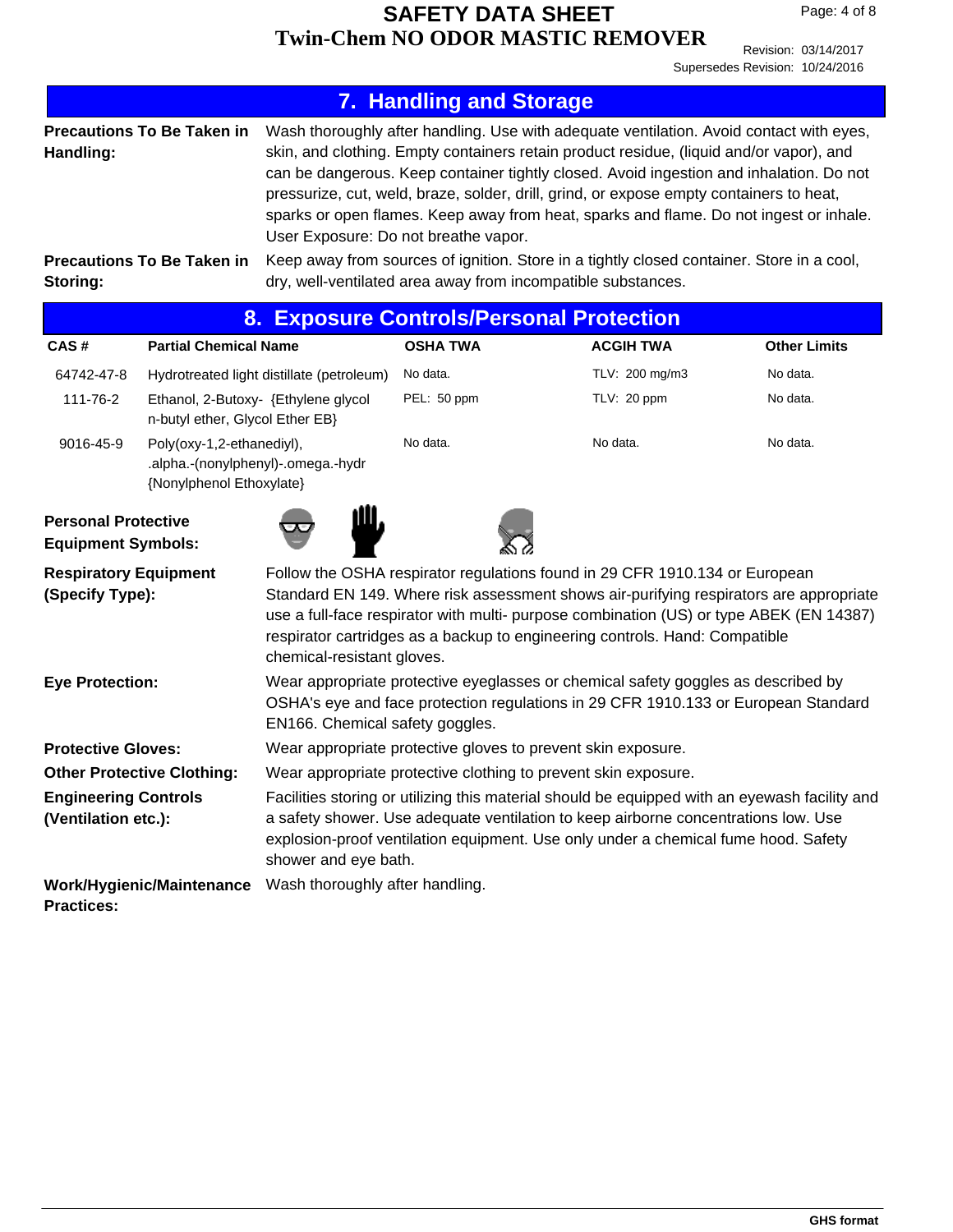|                                                             | <b>9. Physical and Chemical Properties</b>                                   |
|-------------------------------------------------------------|------------------------------------------------------------------------------|
| <b>Physical States:</b>                                     | [X] Liquid<br>[ ] Solid<br>[ ] Gas                                           |
| <b>Appearance and Odor:</b>                                 | Clear liquid.                                                                |
|                                                             | solvent odor.                                                                |
| pH:                                                         | <b>NP</b>                                                                    |
| <b>Freezing Point:</b>                                      | $<$ -70.00 C                                                                 |
| <b>Boiling Point:</b>                                       | 210.00 C - 288.00 C                                                          |
| Flash Pt:                                                   | 79.00 C Method Used: Cleveland Open Cup                                      |
| <b>Evaporation Rate:</b>                                    | $> 5$ (BuAC=1)                                                               |
| Flammability (solid, gas):                                  | No data available.                                                           |
| <b>Explosive Limits:</b>                                    | LEL: $0.6$<br>UEL: 7.0                                                       |
| Vapor Pressure (vs. Air or                                  | .05 MM_HG                                                                    |
| mm Hg):                                                     |                                                                              |
| Vapor Density (vs. $Air = 1$ ):                             | <b>NA</b>                                                                    |
| Specific Gravity (Water = 1):                               | $0.800 - 0.820$<br>at 20.0 C                                                 |
| Density:                                                    | N <sub>P</sub>                                                               |
| <b>Solubility in Water:</b>                                 | Nil                                                                          |
| <b>Saturated Vapor</b>                                      | NA.                                                                          |
| <b>Concentration:</b><br><b>Octanol/Water Partition</b>     | No data.                                                                     |
| <b>Coefficient:</b>                                         |                                                                              |
| <b>Percent Volatile:</b>                                    | $> 94.0 %$ by weight.                                                        |
| <b>Autoignition Pt:</b>                                     | > 231.00 C                                                                   |
| Decomposition Temperature: No data.                         |                                                                              |
| <b>Viscosity:</b>                                           | Water thin                                                                   |
|                                                             | <b>10. Stability and Reactivity</b>                                          |
| Stability:                                                  | Unstable $\lceil \quad \rceil$<br>Stable $[X]$                               |
| <b>Conditions To Avoid -</b><br>Instability:                | ignition sources, Incompatible materials.                                    |
| Avoid:                                                      | Incompatibility - Materials To Strong acids. Strong bases, Oxidizing agents. |
| <b>Byproducts:</b>                                          | Hazardous Decomposition or Carbon monoxide, oxides of sulfur.                |
| <b>Possibility of Hazardous</b><br><b>Reactions:</b>        | Will occur $\lceil \quad \rceil$<br>Will not occur [X]                       |
| <b>Conditions To Avoid -</b><br><b>Hazardous Reactions:</b> | No data available.                                                           |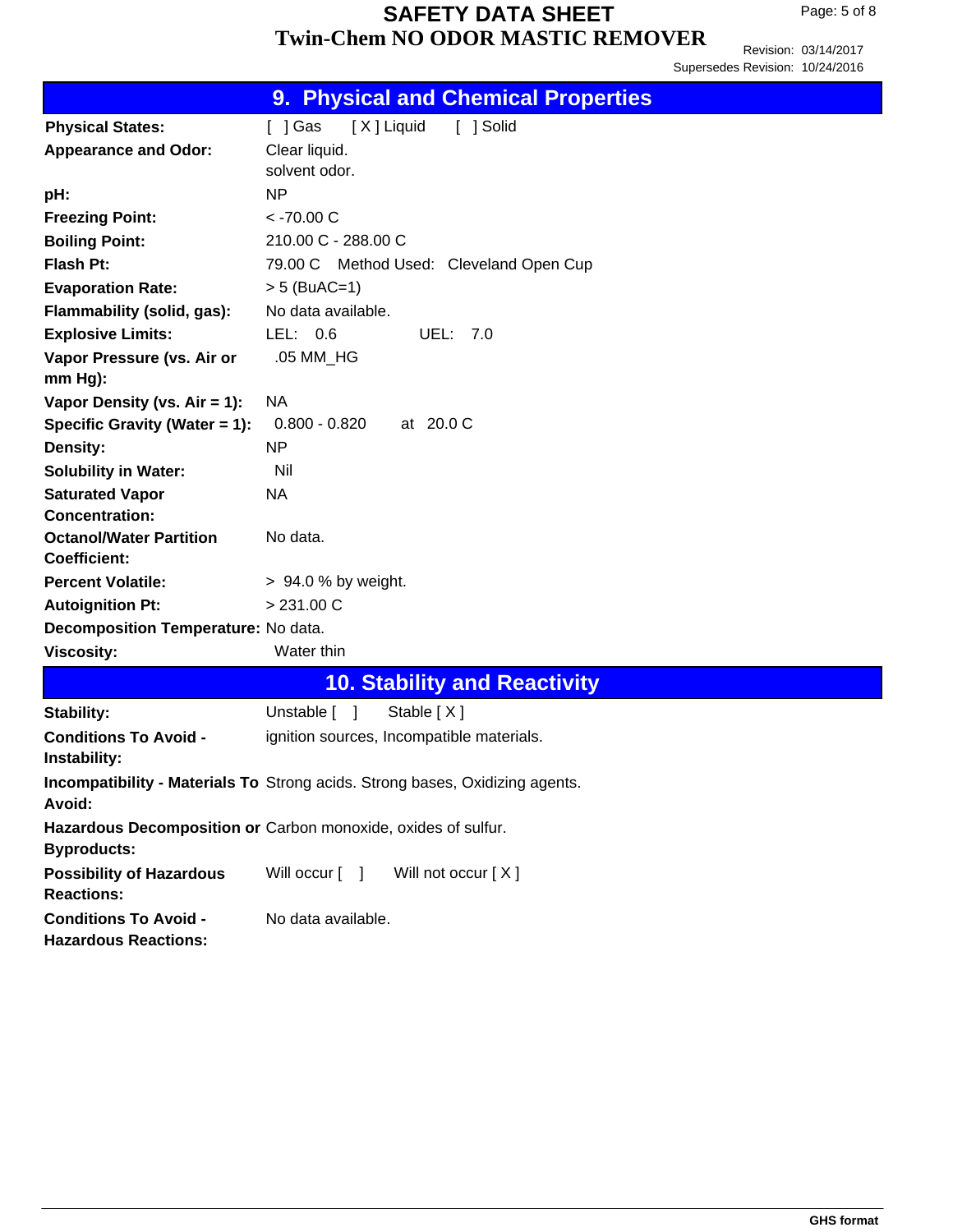| <b>11. Toxicological Information</b>                                                                                                                                                                                                                                                                                                                                                                                                                                                                                                                                                                                                                                                                                                                                                                                                                                                                                                                           |                                                                                                                                                                                                                                                                 |                                                           |            |             |                |             |
|----------------------------------------------------------------------------------------------------------------------------------------------------------------------------------------------------------------------------------------------------------------------------------------------------------------------------------------------------------------------------------------------------------------------------------------------------------------------------------------------------------------------------------------------------------------------------------------------------------------------------------------------------------------------------------------------------------------------------------------------------------------------------------------------------------------------------------------------------------------------------------------------------------------------------------------------------------------|-----------------------------------------------------------------------------------------------------------------------------------------------------------------------------------------------------------------------------------------------------------------|-----------------------------------------------------------|------------|-------------|----------------|-------------|
|                                                                                                                                                                                                                                                                                                                                                                                                                                                                                                                                                                                                                                                                                                                                                                                                                                                                                                                                                                | Epidemiology: No information found.<br><b>Toxicological Information:</b><br>Teratogenicity: No information available. Reproductive Effects: Mutagenicity:<br>Neurotoxicity:                                                                                     |                                                           |            |             |                |             |
| Information:                                                                                                                                                                                                                                                                                                                                                                                                                                                                                                                                                                                                                                                                                                                                                                                                                                                                                                                                                   | CAS# 64742-47-8: Not listed by ACGIH, IARC, NTP, or CA Prop 65. CAS# 111-76-2:<br><b>Carcinogenicity/Other</b><br>ACGIH: A3 - Confirmed animal carcinogen with unknown relevance to humans.<br>California: Not listed.<br>NTP: Not listed.<br>IARC: Not listed. |                                                           |            |             |                |             |
| CAS#                                                                                                                                                                                                                                                                                                                                                                                                                                                                                                                                                                                                                                                                                                                                                                                                                                                                                                                                                           |                                                                                                                                                                                                                                                                 | <b>Hazardous Components (Chemical Name)</b>               | <b>NTP</b> | <b>IARC</b> | <b>ACGIH</b>   | <b>OSHA</b> |
| 64742-47-8                                                                                                                                                                                                                                                                                                                                                                                                                                                                                                                                                                                                                                                                                                                                                                                                                                                                                                                                                     |                                                                                                                                                                                                                                                                 | Hydrotreated light distillate (petroleum)                 | n.a.       | n.a.        | A4             | n.a.        |
| 111-76-2                                                                                                                                                                                                                                                                                                                                                                                                                                                                                                                                                                                                                                                                                                                                                                                                                                                                                                                                                       | Ether EB}                                                                                                                                                                                                                                                       | Ethanol, 2-Butoxy- {Ethylene glycol n-butyl ether, Glycol | n.a.       | 3           | A <sub>3</sub> | n.a.        |
| 9016-45-9                                                                                                                                                                                                                                                                                                                                                                                                                                                                                                                                                                                                                                                                                                                                                                                                                                                                                                                                                      | Poly(oxy-1,2-ethanediyl),<br>n.a.<br>n.a.<br>n.a.<br>n.a.<br>.alpha.-(nonylphenyl)-.omega.-hydr {Nonylphenol<br>Ethoxylate}                                                                                                                                     |                                                           |            |             |                |             |
|                                                                                                                                                                                                                                                                                                                                                                                                                                                                                                                                                                                                                                                                                                                                                                                                                                                                                                                                                                |                                                                                                                                                                                                                                                                 | <b>12. Ecological Information</b>                         |            |             |                |             |
| Environmental: TERRESTRIAL FATE: Based on a recommended classification scheme,<br><b>General Ecological</b><br>an estimated Koc value of 67,, determined from an experimental log Kow and a<br>Information:<br>recommended regression-derived equation, indicates that ethylene glycol mono-n-butyl<br>ether is expected to have high mobility in soil. An estimated BCF value of 2.5 was<br>calculated for ethylene glycol mono-n-butyl ether, using an experimental log Kow of 0.83<br>and a recommended regression-derived equation. According to a recommended<br>classification scheme, this BCF value suggests that bioconcentration in aquatic<br>organisms is low.<br>Physical: No information found.<br>Other: An estimated BCF value of 2.5,, from an experimental log Kow, suggests that<br>ethylene glycol mono-n-butyl ether bioconcentration in aquatic organisms will be low,<br>according to a recommended classification scheme. ELIMINATION. |                                                                                                                                                                                                                                                                 |                                                           |            |             |                |             |
|                                                                                                                                                                                                                                                                                                                                                                                                                                                                                                                                                                                                                                                                                                                                                                                                                                                                                                                                                                |                                                                                                                                                                                                                                                                 | <b>13. Disposal Considerations</b>                        |            |             |                |             |
| Chemical waste generators must determine whether a discarded chemical is classified<br><b>Waste Disposal Method:</b><br>as a hazardous waste. US EPA guidelines for the classification determination are listed<br>in 40 CFR Parts 261. Additionally, waste generators must consult state and local<br>hazardous waste regulations to ensure complete and accurate classification.<br>RCRA P-Series: None listed.<br>RCRA U-Series: None listed. Empty container may be recycled or disposed of as solid<br>sanitary waste. Do not reuse container. Contact a licensed professional waste disposal<br>service to dispose of this material. Dissolve or mix the material with a combustible<br>solvent and burn in a chemical incinerator equipped with an afterburner and scrubber.                                                                                                                                                                            |                                                                                                                                                                                                                                                                 |                                                           |            |             |                |             |
|                                                                                                                                                                                                                                                                                                                                                                                                                                                                                                                                                                                                                                                                                                                                                                                                                                                                                                                                                                |                                                                                                                                                                                                                                                                 | <b>14. Transport Information</b>                          |            |             |                |             |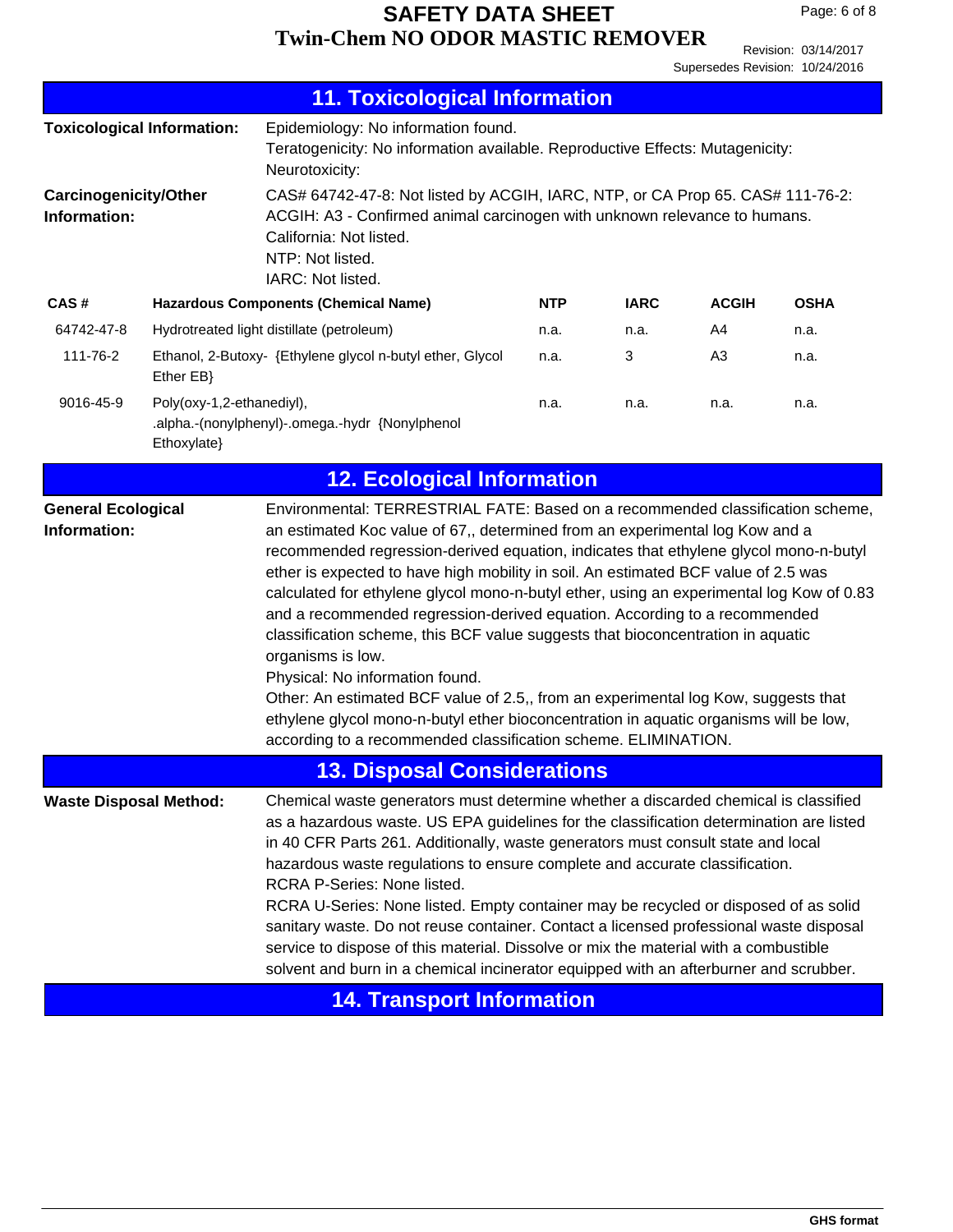Revision: 03/14/2017 Supersedes Revision: 10/24/2016

|                                                                                    | <b>LAND TRANSPORT (US DOT):</b>           |                                                                                                                                                                                                                                   |                                    |                                                                                           |                           |
|------------------------------------------------------------------------------------|-------------------------------------------|-----------------------------------------------------------------------------------------------------------------------------------------------------------------------------------------------------------------------------------|------------------------------------|-------------------------------------------------------------------------------------------|---------------------------|
|                                                                                    |                                           | <b>DOT Proper Shipping Name:</b> Environmentally hazardous substance, liquid, n.o.s<br>(applies to single containers of more than 119 gallons -<br>smaller containers are not regulated)<br>NOT REGULATED FOR DOMESTIC TRANSPORT. |                                    |                                                                                           |                           |
| <b>DOT Hazard Class:</b><br><b>UN/NA Number:</b>                                   |                                           |                                                                                                                                                                                                                                   |                                    |                                                                                           |                           |
|                                                                                    | <b>LAND TRANSPORT (Canadian TDG):</b>     |                                                                                                                                                                                                                                   |                                    |                                                                                           |                           |
|                                                                                    | <b>TDG Shipping Name:</b>                 | Environmentally hazardous substance, liquid, n.o.s<br>(applies to single containers of more than 119 gallons -<br>smaller containers are not regulated)                                                                           |                                    |                                                                                           |                           |
|                                                                                    | AIR TRANSPORT (ICAO/IATA):                |                                                                                                                                                                                                                                   |                                    |                                                                                           |                           |
|                                                                                    | <b>ICAO/IATA Shipping Name:</b>           | Non-Hazardous for Air Transport: Non-hazardous for air transport.                                                                                                                                                                 |                                    |                                                                                           |                           |
|                                                                                    |                                           | <b>15. Regulatory Information</b>                                                                                                                                                                                                 |                                    |                                                                                           |                           |
|                                                                                    |                                           | EPA SARA (Superfund Amendments and Reauthorization Act of 1986) Lists                                                                                                                                                             |                                    |                                                                                           |                           |
| CAS#<br>64742-47-8                                                                 | Hydrotreated light distillate (petroleum) | <b>Hazardous Components (Chemical Name)</b>                                                                                                                                                                                       | S. 302 (EHS)<br><b>No</b>          | S. 304 RQ<br>No.                                                                          | S. 313 (TRI)<br><b>No</b> |
| 111-76-2                                                                           | Glycol Ether EB}                          | Ethanol, 2-Butoxy- {Ethylene glycol n-butyl ether,                                                                                                                                                                                | <b>No</b>                          | <b>No</b>                                                                                 | Yes-Cat. N230             |
| 9016-45-9                                                                          | Poly(oxy-1,2-ethanediyl),<br>Ethoxylate}  | .alpha.-(nonylphenyl)-.omega.-hydr {Nonylphenol                                                                                                                                                                                   | <b>No</b>                          | <b>No</b>                                                                                 | <b>No</b>                 |
| CAS#                                                                               |                                           | <b>Hazardous Components (Chemical Name)</b>                                                                                                                                                                                       | <b>Other US EPA or State Lists</b> |                                                                                           |                           |
| 64742-47-8                                                                         | Hydrotreated light distillate (petroleum) |                                                                                                                                                                                                                                   | Inventory; CA PROP.65: No          | CAA HAP, ODC: No; CWA NPDES: No; TSCA: Yes -                                              |                           |
| 111-76-2<br>Ethanol, 2-Butoxy- {Ethylene glycol n-butyl ether,<br>Glycol Ether EB} |                                           | CAA HAP, ODC: Yes - Cat.; CWA NPDES: No; TSCA: Yes -<br>Inventory; CA PROP.65: No                                                                                                                                                 |                                    |                                                                                           |                           |
| 9016-45-9                                                                          | Poly(oxy-1,2-ethanediyl),<br>Ethoxylate}  | .alpha.-(nonylphenyl)-.omega.-hydr {Nonylphenol                                                                                                                                                                                   |                                    | CAA HAP, ODC: No; CWA NPDES: No; TSCA: Yes -<br>Inventory, 8A PAIR, 12(b); CA PROP.65: No |                           |

#### **16. Other Information**

**Revision Date:** 03/14/2017

**Hazard Rating System:** 

| HEALTH              |  |
|---------------------|--|
| <b>FLAMMABILITY</b> |  |
| <b>REACTIVITY</b>   |  |
| PPE                 |  |

**HMIS:**

**Additional Information About** No data available.

**This Product:**

**Company Policy or Disclaimer:**

THE INFORMATION CONTAINED HEREIN is based upon available information at the time of preparation and is believed to be accurate but is not warranted to be so. Users are advised to confirm in advance of need that the information is current, applicable and suited to the circumstances of use. Vendor assumes no responsibility for injury to vendee or any other user proximately caused by the material if misused or if reasonable safety procedures are not adheared to as stipulated in the data sheet and on the product label. Furthermore, vendor assumes no responsibility for injury or damage caused by